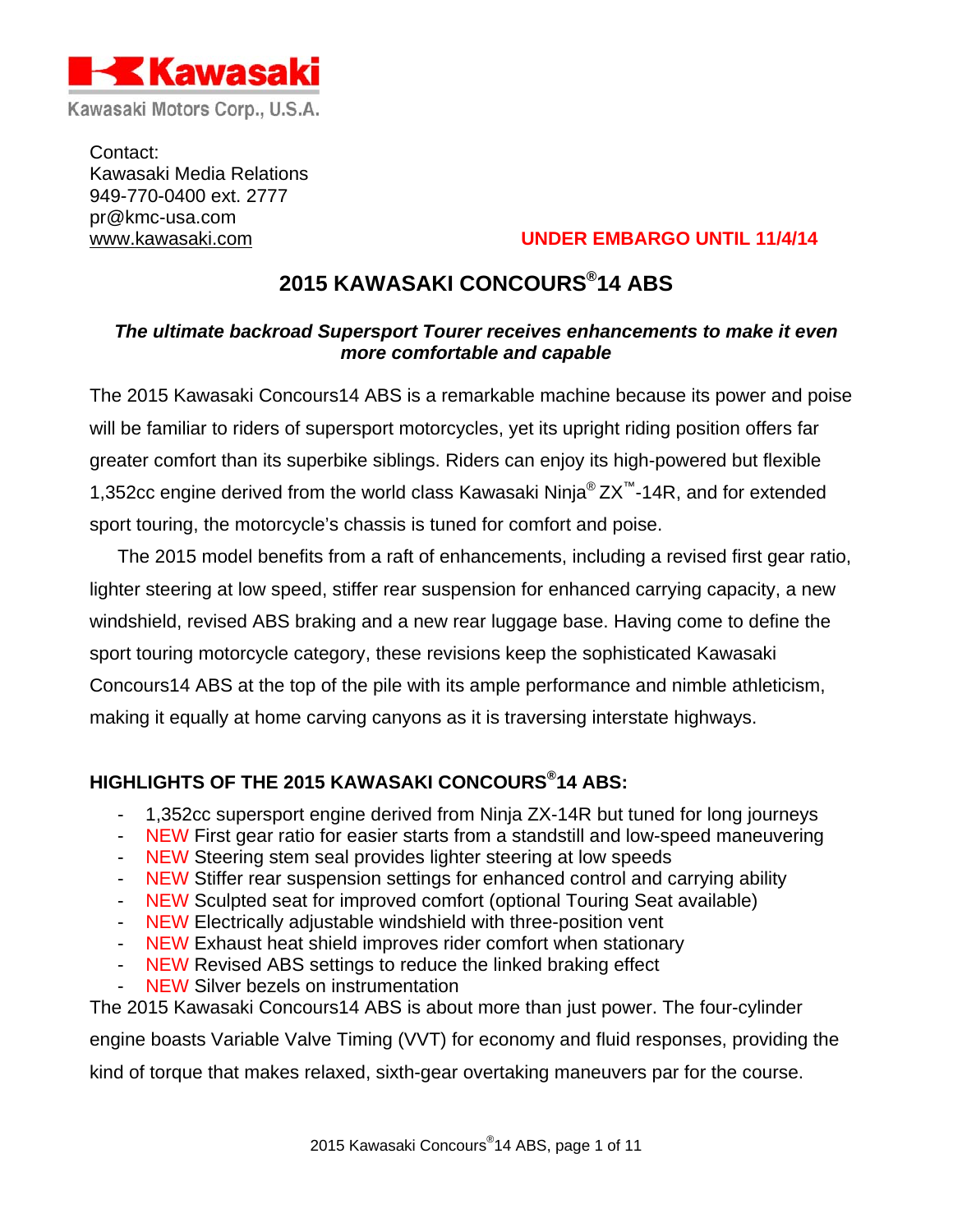Kawasaki's supersport expertise means the Concours14 ABS motorcycle also has a suite of technology from the latest K-ACT ABS brakes to KTRC traction control and a Fuel Economy Assistance Mode to help the rider optimize his extended time in the saddle. For convenience it also has a Tire Pressure Monitoring System (TPMS) as well as KIPASS keyless starting technology.

For 2015, the Kawasaki Concours14 ABS has been further enhanced with a series of key refinements. Kawasaki kept all of the standout performance, comfort and convenience items that already make the Concours14 ABS so popular, and have added some strategic upgrades. These include a revised first gear ratio to make it easier to pull away from a standstill. There is also a new seat that is narrower at the front to help the rider reach the ground more easily. The seat is sculpted at the front for improved comfort, while at the rear, the seat is flatter and longer for the passenger. The adjustable rear suspension was stiffened on the 2015 model to maintain the motorcycle's legendary stability when carrying a passenger and full luggage.

Other updates to the 2015 Kawasaki Concours14 ABS include refinements to the ABS system, which reduces the linked effect on the front brake when the rear brake is applied. There is also a new steering stem seal, which helps to reduce steering effort at slower speeds. And once speeds climb, the new windshield reduces the aerodynamic load on the rider with its integrated, adjustable vent.

## **ALL-DAY COMFORT**

The 2015 Kawasaki Concours14 ABS starts with a highly capable platform and adds several key enhancements, such as the new seat that has rounded edges to make it easier for riders to reach the ground. The seat is also sculpted to offer greater support but is wider and longer towards the rear to give the passenger a better experience. Other seat upgrades include a slip-resistant cover and double-stitched detailing to increase its visual appeal.

Owners who wish to use the 2015 Kawasaki Concours14 ABS for long distance touring will be pleased to hear that Kawasaki Genuine Accessories also offers an optional Touring Seat, which will provide enhanced comfort for extended journeys and is more resistant to heat accumulation when exposed to the sun.

The handlebar is more upright and closer to the rider than the Ninja ZX-14R. This reinforces its touring comfort yet is still more sporty than traditional sports touring motorcycles.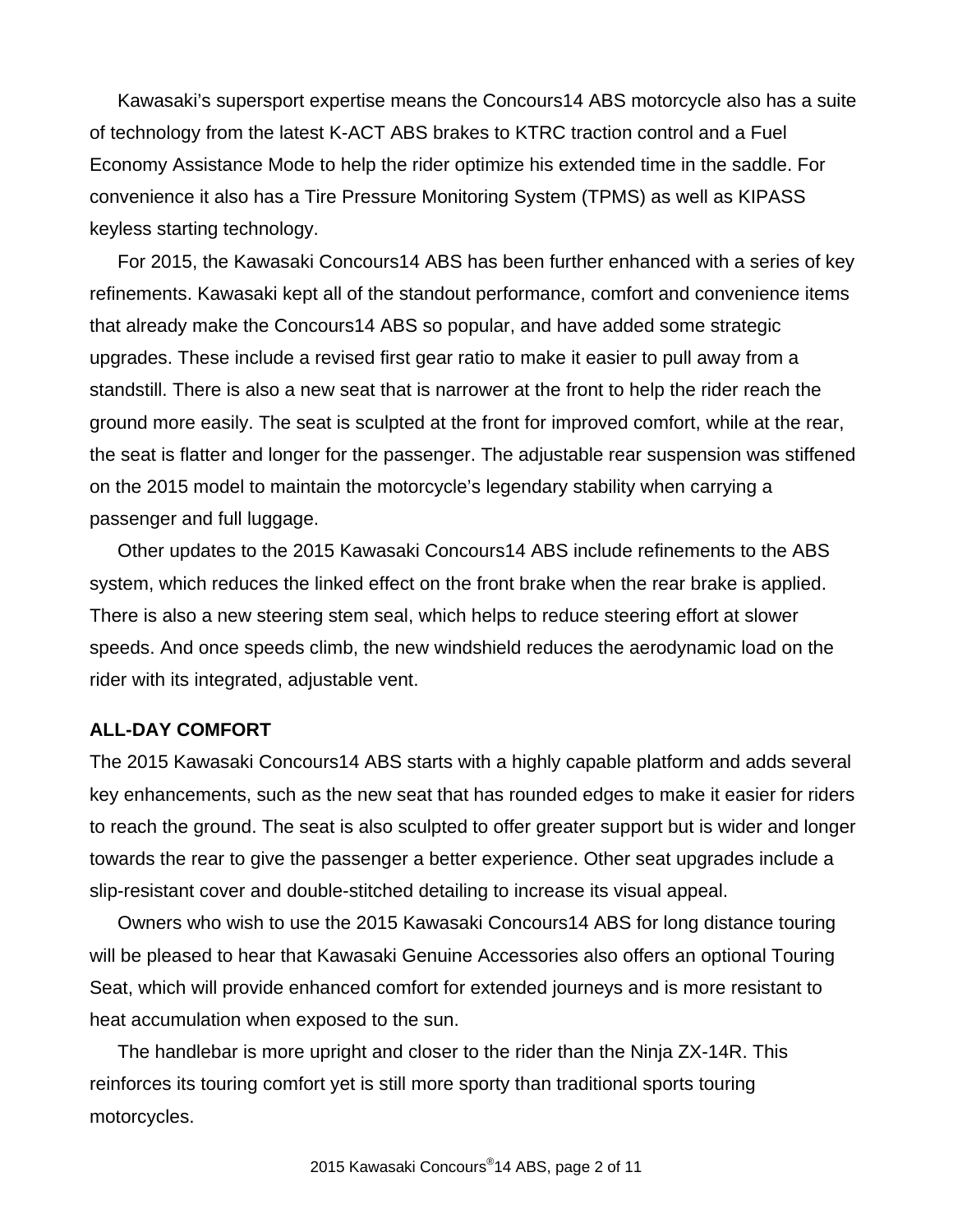Additional new comfort features include a two-position adjustable vent on the electrically raised windshield. This windshield improves the airflow around the rider and reduces the buffeting effect, since the vent removes the low-pressure zone in the cockpit.

The passenger will appreciate the new rubber-padded footpegs that are designed to reduce vibrations. Additionally, a new heat shield has been designed to deflect engine heat away from the rider when he comes to a stop, helping to maintain comfort.

Finally, the stiffer rear suspension on the 2015 Kawasaki Concours14 ABS helps it remain one of the most compliant sports-oriented touring bikes available. The stiffer setting enhances the ride while carrying a passenger and full saddlebags. What's more, the rear suspension has a remote preload adjuster that allows the rider to tune the handling to their individual preference, without using any tools. It can also be adjusted to compensate for the addition of a passenger and full saddlebags.

## **POWERTRAIN**

The heart of the Concours14 ABS supersport touring package is its amazing and sophisticated 1,352cc DOHC inline-four powerplant. Although it is based on the same engine as the world-class Kawasaki Ninja ZX-14R, in this application it has been tuned for excellent low- and mid-range power. In addition to the exhilarating low-end torque, it delivers a top-end rush that will have riders nipping at the heels of sportbike riders when the need arises.

A key element of its tremendous power band is the Variable Valve Timing (VVT), which alters the camshaft valve timing according to parameters such as RPM and engine load. The result is the enhanced low- and mid-range power without sacrificing that top-end shove.

Advanced fuel injection, ram-air induction and decades of experience building the world's most potent supersport engines has created a simply astonishing powerplant, one that makes the 2015 Concours14 ABS a force to be reckoned with in the sport-touring segment. And yet its advanced electronics mean the rider can use the Fuel Economy Assistance Mode to prioritize fuel savings, offering a significant increase in fuel economy and allowing the rider to travel farther on each tank of fuel.

## **CHASSIS**

The 2015 Kawasaki Concours14 ABS uses a stiff monocoque frame that provides excellent handling characteristics and a high degree of rider feedback. Cradling the engine from the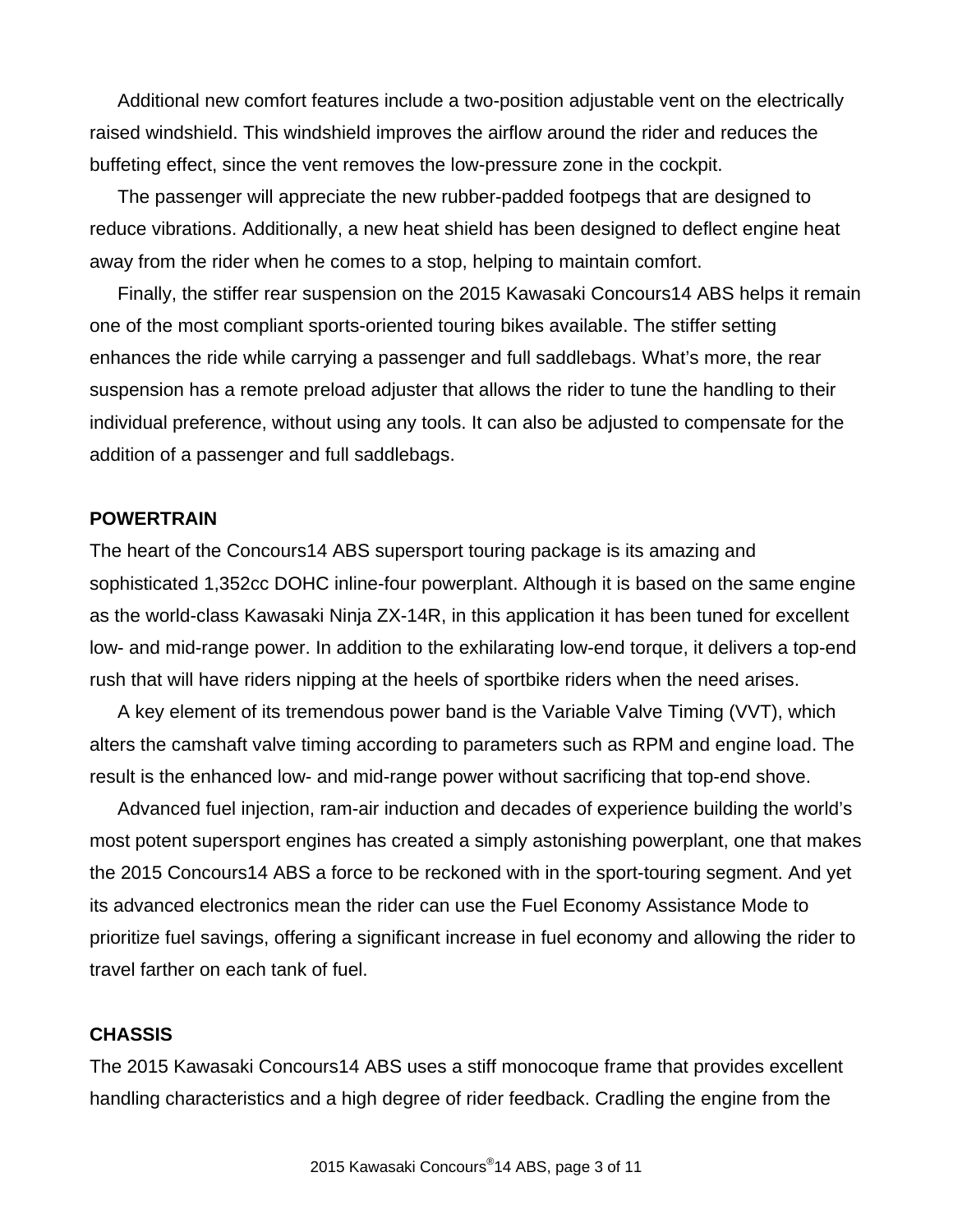top, the compact structure keeps the motorcycle narrow, helping it to be more nimble than its competitors.

Kawasaki's Superbike World Championship-winning expertise can be seen throughout the bike, particularly in areas such as the 43mm, inverted front forks and radial-mounted brakes. At the rear, there is an almost maintenance-free, four-link Tetra-Lever suspension system, which then reduces the shaft drive squatting and lifting effect when the rider gets on or off the power. The suspension uses stepless rebound damping adjustment and has a remote spring preload adjuster that doesn't require any tools to tune to the rider's preference or compensate for the weight of a passenger and luggage.

The braking system retains its 310mm petal-style front rotors with four-piston calipers, as well as the 270mm petal-style rear rotor, single-piston caliper. New for the 2015 model year the Kawasaki Advanced Coactive-braking Technology (K-ACT) ABS system has revised master cylinders and a new ABS module. The system links the front and rear brakes for the most effective brake force distribution and the revisions reduced the linked effect on the front brake when the rear brake is applied. This has the effect of making the braking feel more natural during low-speed maneuvers such as a U-turn. The small, lightweight ABS ECU also allows the rider to choose one of two ABS modes to suit riding conditions or rider preference.

In Standard Mode the linked effect is reduced at initial lever stroke for a natural sensation when sport riding. In the High Combined Mode, there is a more pronounced linking effect from the beginning of the lever pull, making it ideally suited for touring and two-up highway use.

The rider also benefits from the inclusion of Kawasaki Traction Control (KTRC), which uses the ABS sensors to detect wheel speed. Once wheelspin is detected, the system helps the rear tire traction.

New for the 2015 Kawasaki Concours14 ABS is a revised first gear ratio, which makes it easier to start the motorcycle from a standstill and to maneuver at low speeds. There is also a new low-friction steering stem seal, which contributes to lighter steering at low speeds, making the bike easier to maneuver in tight spaces.

## **STYLING & CONVENIENCE**

The styling of the 2015 Kawasaki Concours14 ABS reflects its nature as a comfortable sport touring motorcycle with sportbike DNA. While it boasts an aggressive cowling and sporty fairing design, it has a large, electrically adjusted windshield with a three-position vent. In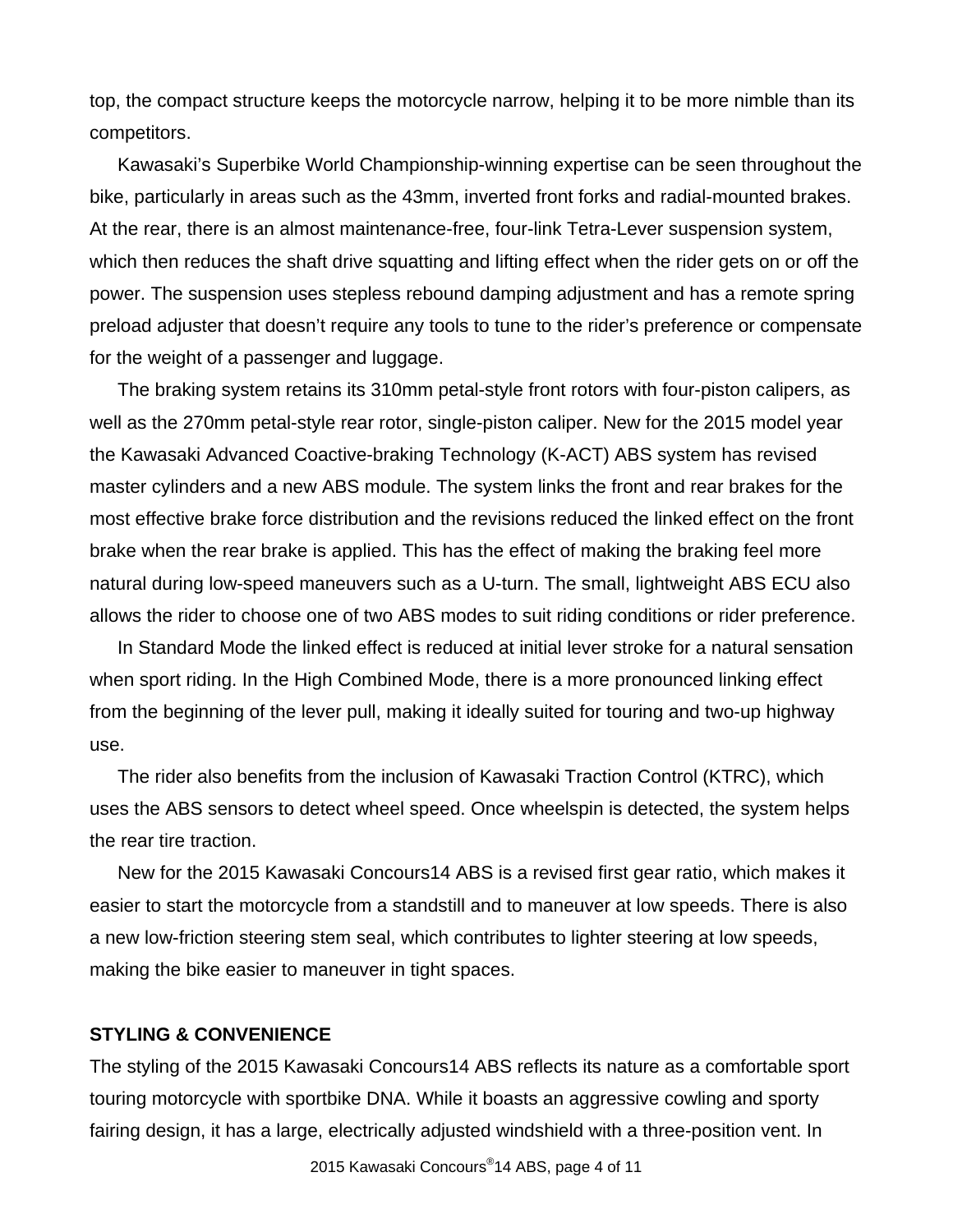conjunction with the front cowling, these parts help protect the rider and passenger from the elements, reducing fatigue on long rides.

For 2015, the Concours14 ABS will be available in a choice of Candy Lime Green or Metallic Spark Black, reflecting its sporty and sophisticated character.

The standard KQR™ (Kawasaki Quick Release) Hard Saddlebags are color-matched to the bodywork and can be removed and fitted in a matter of seconds thanks to the ingenious mounting system. The bags are locked with Kawasaki's One Key system. This allows them to be locked with the bike's ignition key, and the same applies to the optional Kawasaki Genuine Accessories color-matched KQR 47-liter Top Case.

Another interesting technology involving the Kawasaki ignition key is KIPASS (Kawasaki Intelligent Proximity Activation Start System). It's basically a smart key system that allows a rider to keep the electronic key in their pocket, while leaving the ignition key in the motorcycle at all times. The key sends out a signal to the KIPASS ECU, and when in range, the ignition key is turned to the "On" position. No more digging in pockets for the ignition key with riding gloves on. The ignition key also allows access to the KQR Hard Saddlebags.

For the rider's convenience, there is a fairing storage box, allowing the rider to stow small items. Additionally, there is a DC power socket to charge smartphones or navigation devices while on the move. The 2015 Kawasaki Concours14 ABS continues to have standard heated grips, which provide comfort and warmth even in harsh conditions.

New for 2015 are silver bezels around the main instrument dials. These add an extra dose of class to the already well-appointed instrumentation.

## **ACCESSORIES**

A range of optional Kawasaki Genuine Accessories are available at authorized Kawasaki dealers. These include a Top Case, Tank Bag, Touring Seat, protective Cover and more.

## **ABOUT KAWASAKI**

Kawasaki Heavy Industries, Ltd. (KHI) started full-scale production of motorcycles over a half century ago. The first Kawasaki motorcycle engine was designed based on technical knowhow garnered from the development and production of aircraft engines, and Kawasaki's entry into the motorcycle industry was driven by the company's constant effort to develop new technologies. Numerous new Kawasaki models introduced over the years have helped shape the market, and in the process have created enduring legends based on their unique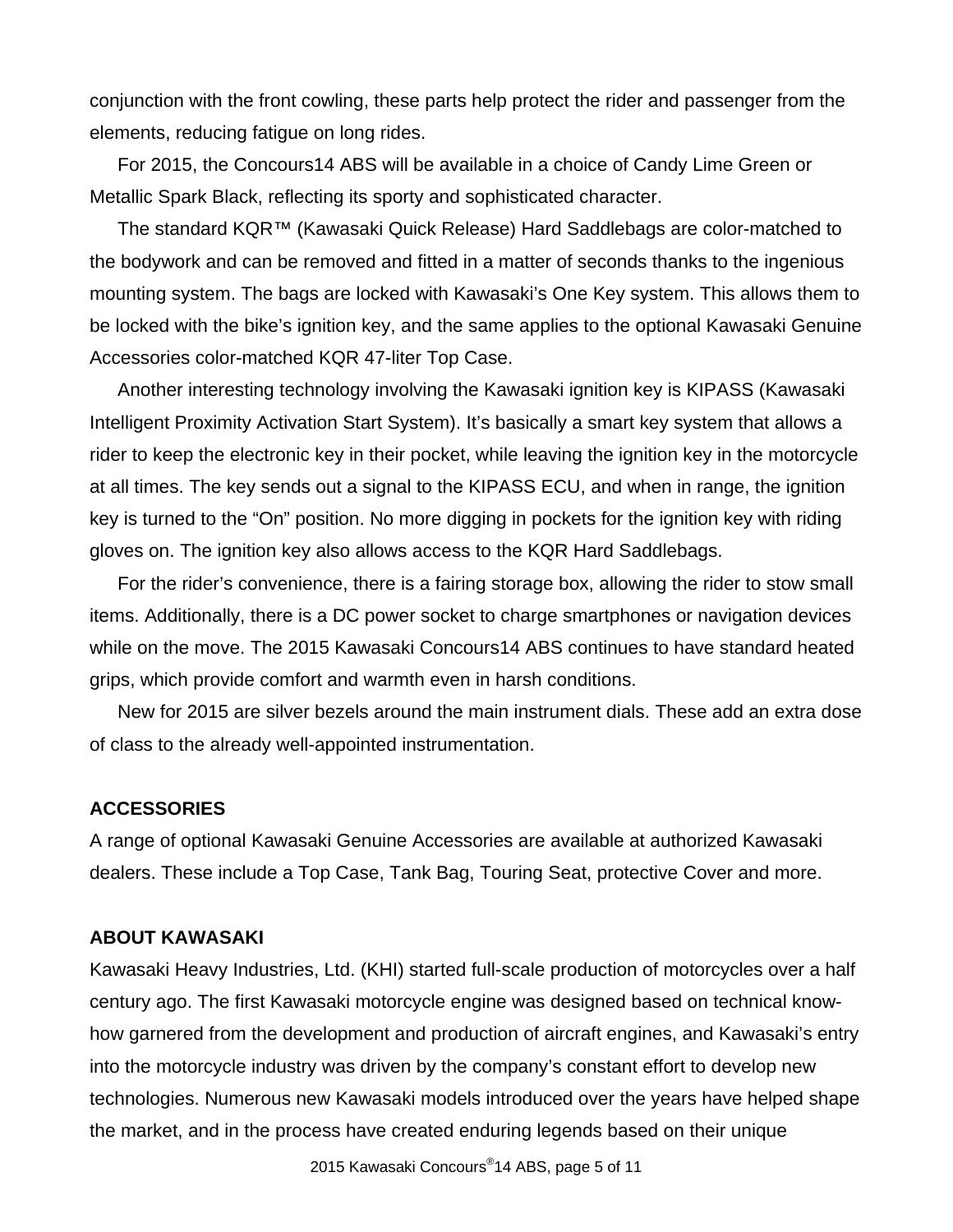engineering, power, design and riding pleasure. In the future, Kawasaki's commitment to maintaining and furthering these strengths will surely give birth to new legends.

Kawasaki Motors Corp., U.S.A. (KMC) markets and distributes Kawasaki motorcycles, ATVs, side x sides, and Jet Ski® watercraft through a network of almost 1,200 independent retailers, with close to an additional 7,400 retailers specializing in general purpose engines. KMC and its affiliates employ nearly 3,100 people in the United States, with approximately 300 of them located at KMC's Irvine, California headquarters.

Kawasaki's tagline, "Let the good times roll.™", is recognized worldwide. The Kawasaki brand is synonymous with powerful, stylish and category-leading vehicles. Information about Kawasaki's complete line of powersports products and Kawasaki affiliates can be found on the Internet at www.kawasaki.com.

# # #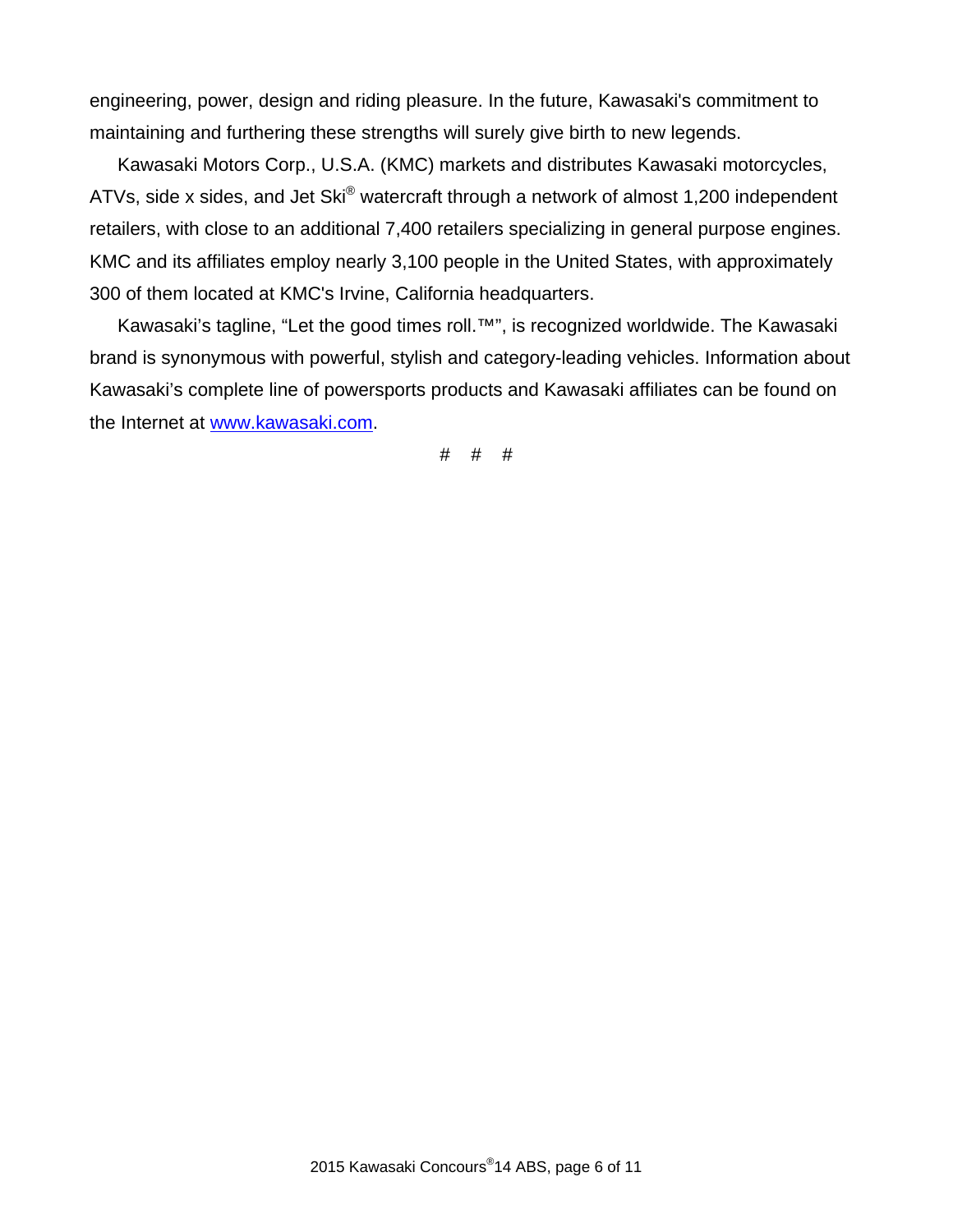# **2015 Kawasaki Concours®14 ABS**

# **Features and Benefits**

#### **Key Features**

- NEW Master cylinder and ABS module for Kawasaki Advanced Coactive-braking Technology (K-ACT) ABS brakes, with reduced link effect on the front brake when the rear brake is applied
- NEW First gear ratio for easier starting from a standstill and low-speed maneuvers
- NEW Steering stem seal provides lighter steering at low speeds
- NEW Stiffer rear suspension settings for enhanced carrying ability
- NEW Sculpted seat for improved comfort and easier reach to the ground (optional Touring Seat available)
- NEW Windshield with adjustable vent and electric height adjustment
- NEW Exhaust heat shield improves rider comfort when stationary
- NEW Silver bezels on instrumentation
- 1,352cc inline-four with variable valve timing based on the Ninja® ZX™-14R engine, provides smooth power across a wide rev range
- Kawasaki Traction Control (KTRC) reduces engine output when wheelspin is detected, helping rear tire traction
- Aluminum monocoque frame is lightweight, narrow and rigid
- Tetra-Lever rear suspension offsets the lifting and squatting tendencies of shaft drive when the rider comes on and off the power
- Fuel Economy Assistance Mode prioritizes fuel savings, for a significant mileage boost
- Standard heated grips help provide comfort even in harsh conditions
- Convenient Kawasaki Intelligent Proximity Activation Starting System (KIPASS) allows the rider to keep the ignition key in the bike and an electronic fob in his to start the motorcycle
- Includes a 36 month limited factory warranty that can be supplemented with up to an additional 36 months of Kawasaki Protection Plus. That's a total of up to an amazing *SIX YEARS* of coverage!

### **1,352cc Four-cylinder, DOHC Engine with Variable Valve Timing (VVT)**

- Tuned to provide smooth power across an extremely wide rev range, the Concours14 ABS has power to spare
- Variable Valve Timing improves the engine's flexibility and efficiency by altering camshaft profiles to boost low-end and mid-range torque without sacrificing top-end power
- Its compact and narrow engine design minimizes weight for maximum handling and performance
- Chrome composite-plated aluminum cylinder bores are lightweight, durable and quickly carry heat away from the combustion chamber and piston for supreme durability under high loads

#### **Gear-driven Dual Engine Balancers**

- Already in perfect primary balance, the Concours14's inline four-cylinder engine uses dual secondary balancers to virtually eliminate unwanted vibrations for enhanced rider comfort

#### **Ram Air Induction**

Ram air ducts provide a straight path for cool, high-pressure air to enter the air box for maximum intake efficiency and power

## **Digital Fuel Injection (DFI® )**

- A computer feeds the engine exactly the amount of fuel it needs for cleaner emissions and maximum fuel economy
- A 32-bit ECU works with the dual throttle-valve system to further enhance throttle response and control

#### **Digital Ignition**

- Four individual spark plug-mounted ignition coils fire each spark plug independently to achieve optimum timing
- An idle speed control system included in the ECU provides easy starting and warm-up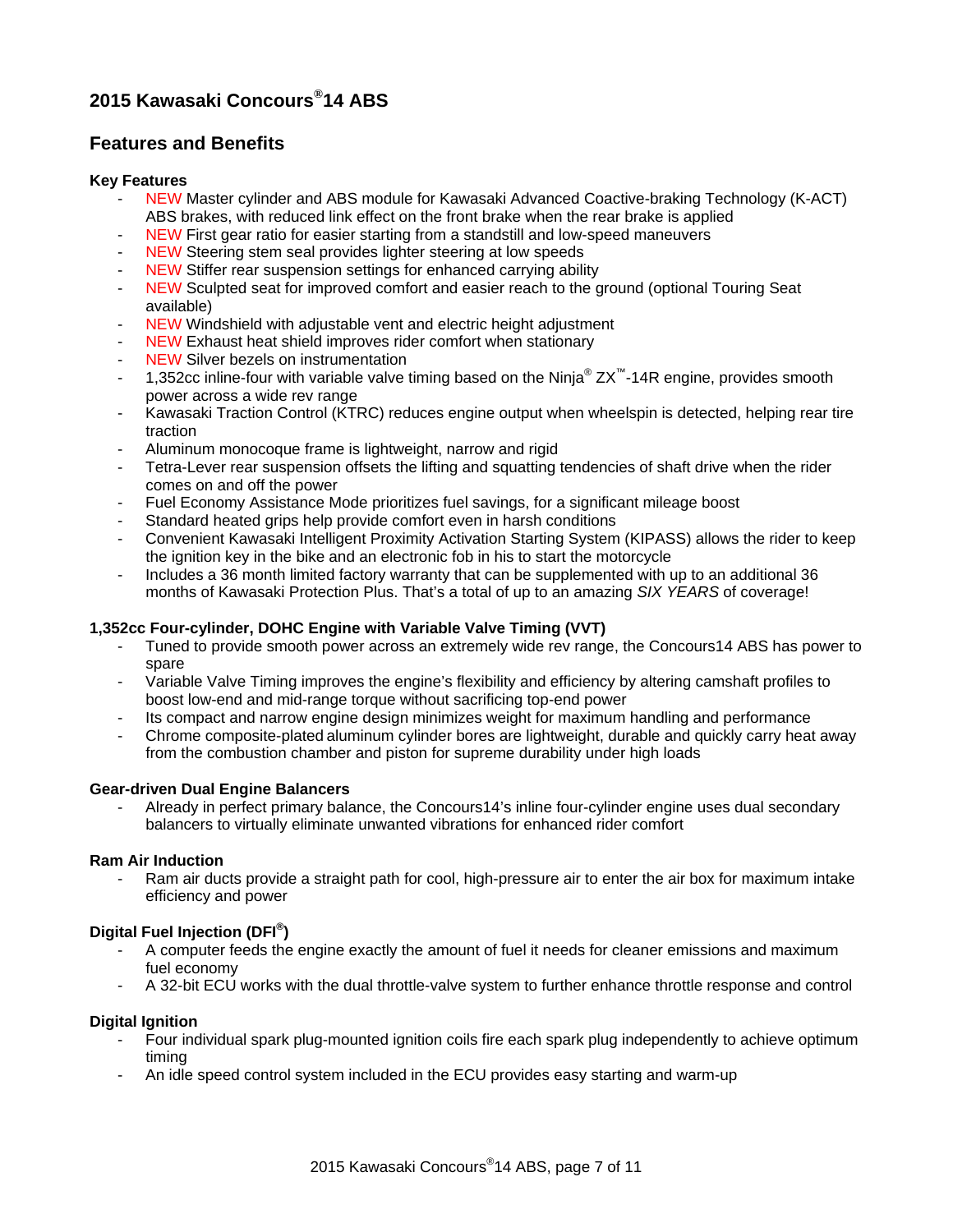## **KTRC Traction Control**

- Kawasaki's Traction Control (KTRC) system reduces engine output when wheelspin is detected, helping rear tire traction
- Advanced, three-way control (airflow, ignition timing, fuel delivery) gives KTRC smooth operation and natural feel
- KTRC adds no weight, since it uses the existing ECU and ABS sensors

#### **Brakes**

- NEW Brake master cylinders
- Dual floating 310mm petal-style front rotors with four-piston calipers and ABS
- Single 270mm petal-style rear rotor, single-piston caliper, ABS
- Radial design uses mounting points at the top and bottom of the caliper, with mounting bolts inserted through the rear of the caliper for increased rigidity and optimum braking feel
- Separate brake pads for each caliper piston provide increased cooling efficiency and more consistent brake feel under extreme conditions
- Petal-style front and rear brake rotors provide enhanced cooling and great warp-resistance
- Radial-pump front brake master cylinder improves brake performance and lever feel

### **Second Generation K-ACT ABS**

- **NEW Revised ABS settings to reduce linked braking effect**
- Second generation K-ACT (Kawasaki Advanced Coactive-braking Technology) ABS links front and rear brakes for most effective front-rear brake force distribution
- Small and lightweight K-ACT ABS unit with a high-spec ECU is capable of detailed calculations for ultrasmooth operation
- The rider can choose one of two modes to suit riding situation or rider preference: The linked effect from front brake lever actuation is largely the same in both modes, but the linked effect when actuating the rear brake pedal is quite different
- In Standard Mode, the linked effect is reduced at initial pedal stroke for natural sensation when sport riding
- In High Combined Mode, there's a more pronounced linked effect from the beginning of the pedal stroke – ideal for touring and two-up highway use

### **Fuel Economy Assistance Mode**

- Activating Fuel Economy Assistance Mode changes the engine to a more economy-oriented map, which prioritizes fuel economy for a significant MPG boost
- Fuel Economy Assistance works in any gear, provided the engine is below 6000rpm, the throttle opening less than 30 percent, and speed less than 80mph

### **KIPASS Keyless Ignition System**

- The Concours14 ABS supersport tourer comes with one key fob (kept in a pocket) and a small card-type key for emergency/backup use
- The card-type key includes an immobilizer function (but no remote activation) and is highly portable, measuring just 1.2 x 1.6 x 0.25 inch

### **Radial Pump Clutch Master Cylinder**

- A hydraulic radial pump clutch master cylinder delivers smooth, precise clutch engagement

### **Monocoque Aluminum Frame**

- Hollow aluminum box sections arch over the engine from the steering head to the swingarm pivot for a narrow, rigid and very light frame
- The rigidly mounted engine acts as a stressed frame member to increase the frame's torsional rigidity while reducing weight
- Forward engine positioning, wheelbase length and front/rear weight balance were carefully designed to achieve high-speed stability and responsive handling

### **Suspension**

NEW Stiffer rear suspension with remote preload adjuster that doesn't require any tools to tune to the rider's preference or compensate for the weight of a passenger and luggage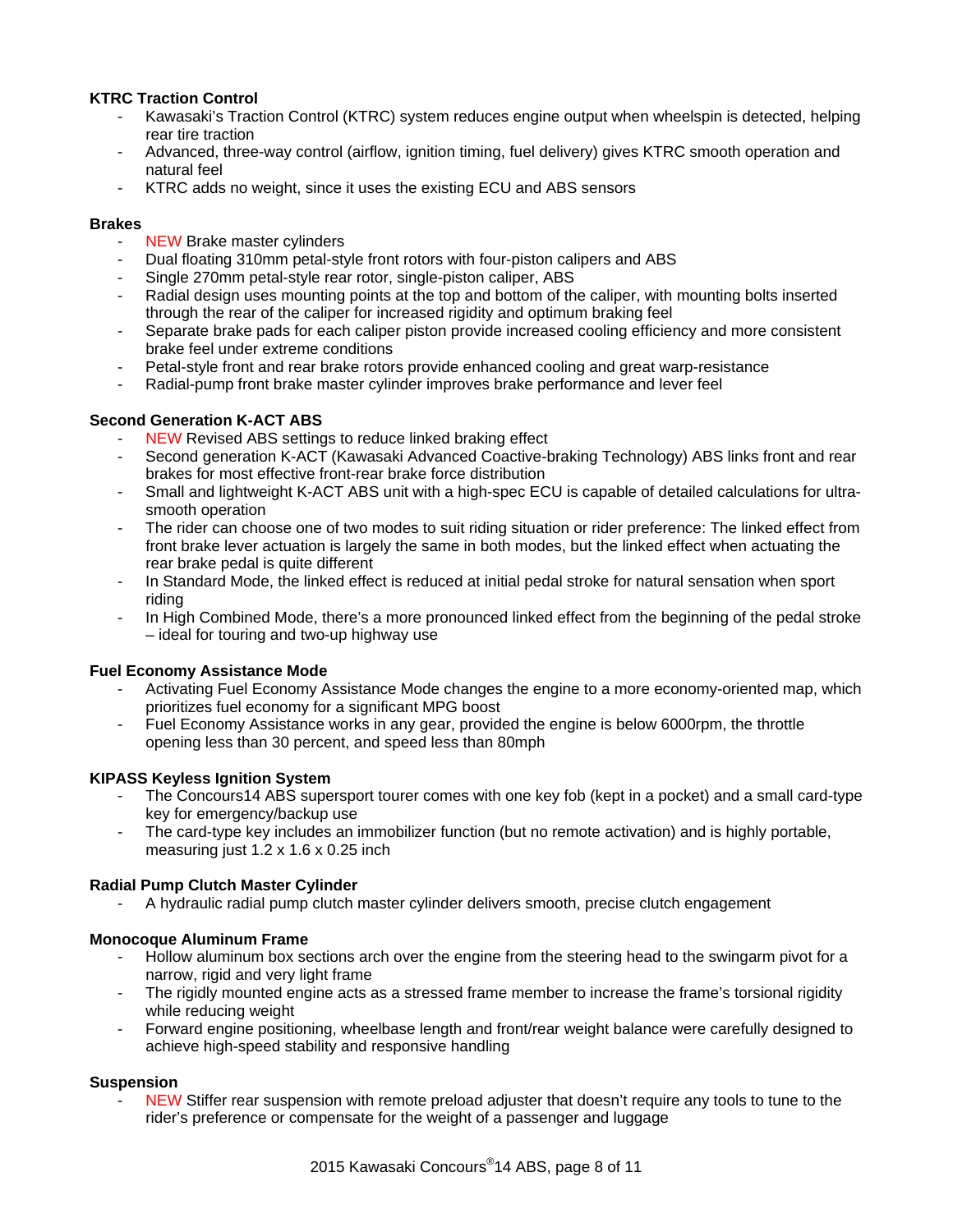- 43mm inverted, telescopic front fork with adjustable rebound damping and spring preload. There is 4.4" of front wheel travel
- Four-link Tetra-Lever rear suspension reduces shaft drive effect by limiting squat and lift when power is applied or the throttle is shut
- Rear suspension has stepless rebound damping adjustment and remote spring preload adjuster. There is 5.4" of rear wheel travel

## **Tetra-Lever Shaft Drive**

- Unique four-link design offsets lifting and squatting tendencies of shaft drive when the throttle is opened and closed, significantly reduces driveline lash during sport riding, and provides smooth acceleration when exploiting the engine's incredible power output
- Virtually maintenance-free, the Tetra-Lever system dramatically reduces routine maintenance requirements

#### **Plenty of Storage**

- Concours14 ABS has standard KQR™ (Kawasaki Quick Release) Hard Saddlebags. These hold a large volume of gear and are easily detachable. They are also water-resistant and easily hold a full-face helmet on each side
- The cases are mounted as close as possible to the bike's centerline and center of gravity, with lightweight construction that minimizes their influence on handling
- A lightweight rear carrier is designed to be compatible with a Kawasaki Genuine Accessories Top Case
- An all-purpose 40-watt DC accessory socket is mounted on the dash, providing convenient access to power for personal electronics

#### **Full Instrumentation**

- NEW Silver bezels around the main instruments
- Easy-to-read speedometer and tachometer, multi-function LCD digital display including an odometer, two trip meters, fuel gauge, gear position indicator, tire pressure indicator and a clock are just a partial listing of the 2014 Concours14's display capabilities
- Controller Area Network (CAN) interface between the gauges uses fewer wires and allows a greater volume of information to be exchanged than in traditional instrument panels
- Other key instrument functions include the K-ACT mode indicator, Economical Riding Indicator, and Fuel Economy Assistance Mode mark
- Multi-function display includes outside air temperature, whose sensor is located at the intake duct (the farthest point from the engine)
- The Mode Select button on the front of the left grip lets the rider change LCD modes adjacent to the grip, toggling through average fuel consumption, instant fuel consumption, remaining range, tire pressure, battery voltage and outside temperature

### **Comfort & Touring Potential**

- NEW TPMS sensors to warn of tire deflation
- NEW Tank pad to protect the paintwork from clothing scratches
- NEW Cushioned passenger footpegs
- NEW Larger electrically adjustable windscreen with a three-position vent reduces upper-body turbulence to reduce rider fatigue
- Aggressive fairing with specially designed venting facilitates heat dissipation, greatly reducing the amount of hot air transmitted to the rider
- When the power is turned off, the windscreen goes to its lowest position. When the power is turned back on, the windscreen's memory function returns it to the selected preset position
- Passages from windscreen slits direct air through the inner fairing to vents next to the instrument panel; alleviating the lower pressure helps prevent turbulence around the rider's head
- An exhaust pipe guard attached to the upper part of the exhaust mid-pipe helps protect the rider from heat when stopped
- Stepless adjustable grip heaters are standard, with an easy-to-reach switch located in front of a lockable storage case on the inner left fairing panel
- This lockable storage case in the left fairing inner panel uses an electromagnetic lock to prevent entry when the engine is off
- Mirrors are positioned to increase rear visibility and provide optimal hand protection from the wind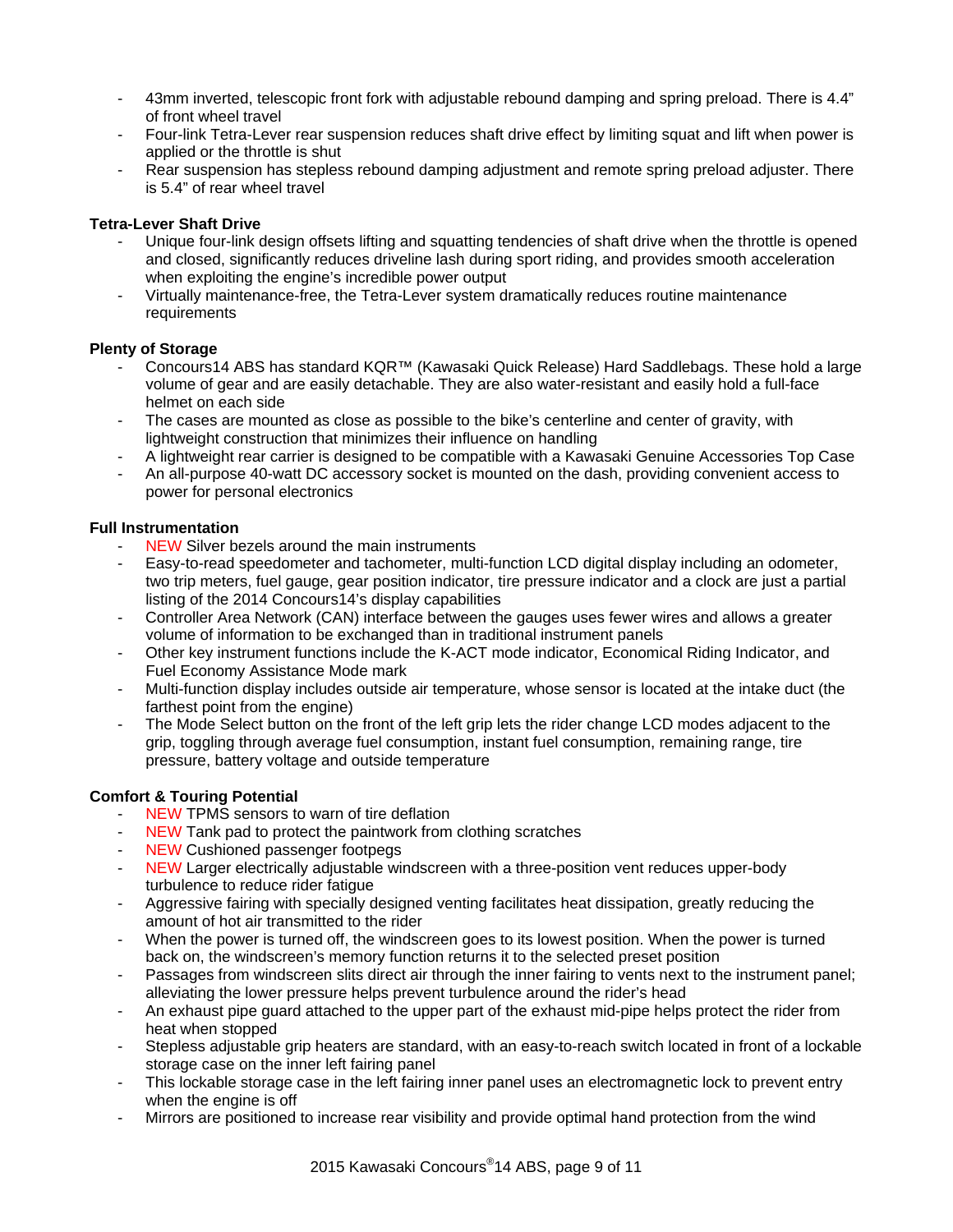- Attachment hooks at the front of the tank facilitate securing a tank bag
- 5.8-gallon fuel tank provides long-range touring capability

#### **Quality Fit and Finish & Design**

- Top-shelf fit and finish results in a high quality and luxurious feel<br>- Stylish muffler end cap gives the silencer a compact appearance
- Stylish muffler end cap gives the silencer a compact appearance

#### **Kawasaki Genuine Accessories**

- 47-liter Top Case, mounts to the standard rear luggage rack using a carrier plate, is color-matched to the bodywork and uses Kawasaki's One Key system
- Tank Bag can be mounted to the fuel tank using a secure mounting system, and easily removed for portability
- Touring Seat for extra comfort on extended rides
- Cover to protect the motorcycle when parked or stored for extended periods